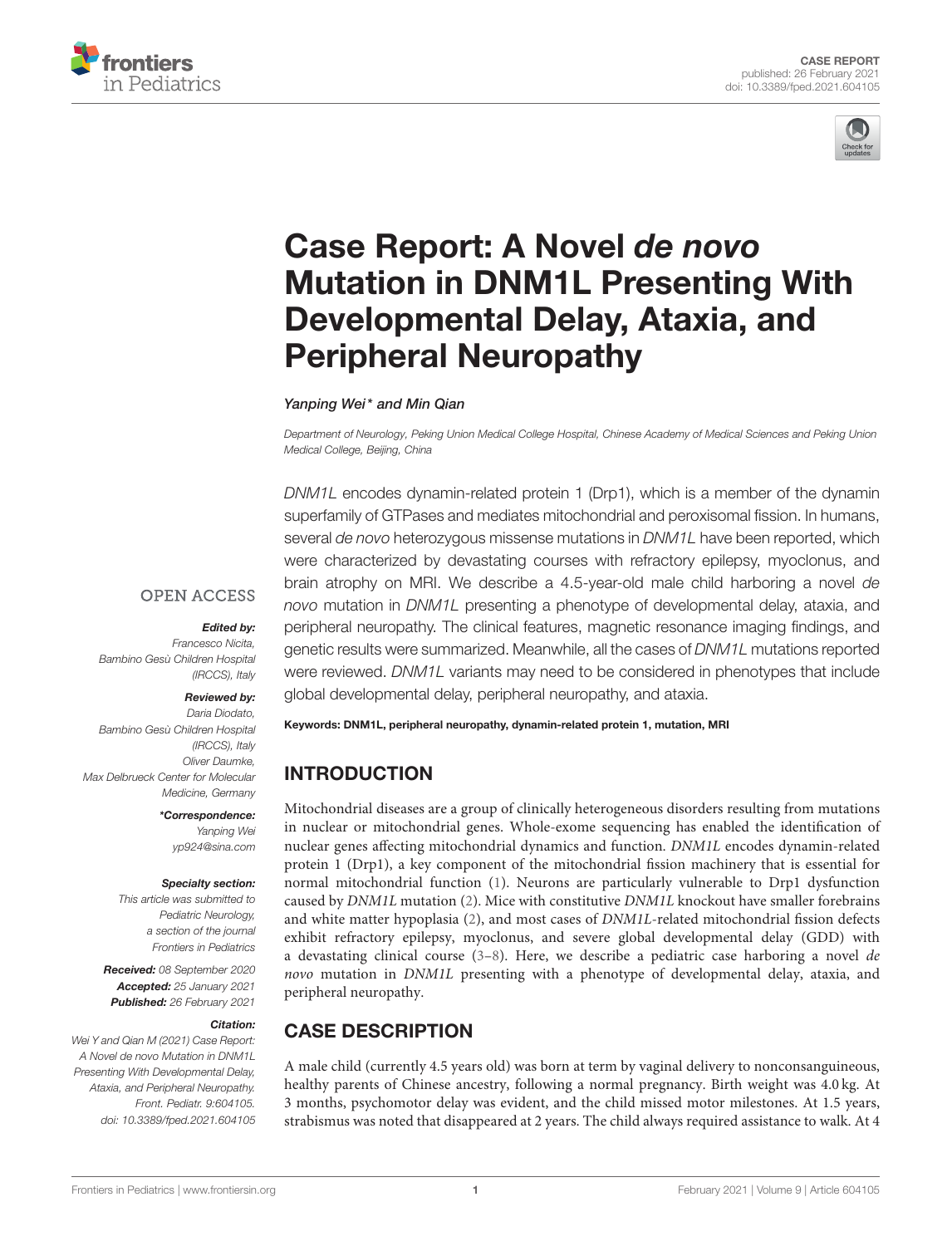years, he showed bilateral weakness of the lower limbs and wide-based gait and was prone to falling; he also had difficulty in climbing stairs and rising from the supine position. Fine manipulation ability of both hands was slowed, with abnormal adduction of both thumbs. Meanwhile, mild cognitive impairment was evident. Linguistic function was limited, including dysarthria, and he could only utter non-fluent simple words. Physical examination revealed a body weight of 15 kg and a height of 101 cm. The child was non-dysmorphic but had bilateral everted equinus foot deformity. There were no involuntary movements, and deep tendon reflexes were absent. Medical Research Council strength was 5/5 in both the upper extremities and proximal lower extremities, and 4/5 in plantar and dorsal flexion. Distal muscle atrophy of both legs was detected. Finger–nose–finger and rapid alternating movement tests revealed mild appendicular ataxia. There was no sensory disturbance, and Babinski sign was negative.

## DIAGNOSTIC ASSESSMENT

The clinical presentation was analyzed and neuroimaging, electrophysiologic, genetic, and metabolic examinations were carried out. The results of blood chemistry and hematologic tests were normal, as were serum amino acid, lactate, pyruvate, and very long-chain fatty acid levels, urine organic acid levels, and acylcarnitine profile in blood spots. Thyroid and liver function were normal. Brainstem auditory evoked potentials and electroencephalogram, electrocardiogram, echocardiography, and ophthalmologic examination results were all normal. Motor nerves of the extremities showed normal functioning. Sensory nerve action potentials (SNAPs) were not elicited in the lower extremities but were markedly reduced in the upper extremities (**[Table 1](#page-1-0)**). Cranial magnetic resonance imaging (MRI) at 4.5 years of age showed mildly prolonged periventricular white matter relaxation in T2-weighted images, indicating delayed myelination and thinning of the corpus callosum (**[Figures 1A,B](#page-2-0)**).

We performed whole-exome sequencing of the child and his parents. A missense mutation in the DNM1L gene was detected on chr12:32863938 (c.445 G>A, p.G149R). Segregation analysis and Sanger sequencing of family members indicated that this was a de novo mutation affecting a conserved glycine (Gly149) in the Drp1 GTPase domain, which is required for the formation of mitochondrial fission complexes and is not known to harbor benign variations according to data in the ClinVar database [\(http://www.ncbi.nlm.nih.gov/clinvar\)](http://www.ncbi.nlm.nih.gov/clinvar). This variant was not represented in the Exome Aggregation Consortium (ExAC) database [\(http://exac.broadinstitute.org/\)](http://exac.broadinstitute.org/), ExAC of East Asia, Single Nucleotide Polymorphism Database [\(http://www.ncbi.](http://www.ncbi.nlm.nih.gov/snp) [nlm.nih.gov/snp\)](http://www.ncbi.nlm.nih.gov/snp), or 1,000 Genomes Project [\(http://browser.](http://browser.1000genomes.org) [1000genomes.org\)](http://browser.1000genomes.org). The global minor allele frequency was <0.005 [\(http://genetics.bwh.harvard.edu/pph\)](http://genetics.bwh.harvard.edu/pph). According to the 2015 American College of Medical Genetics and Genomics guidelines, the mutation is likely pathogenic, which was also predicted by in silico algorithms including Sorting Intolerant From Tolerant [\(http://sift.jcvi.org\)](http://sift.jcvi.org), Polymorphism Phenotyping v2 [\(http://](http://genetics.bwh.harvard.edu/pph2)

<span id="page-1-0"></span>TABLE 1 | Electrophysiological studies.

| Motor nerve                 | dl (ms)             | <b>CMAP</b> amplitude (mv) | MNCV (m/s)         |  |
|-----------------------------|---------------------|----------------------------|--------------------|--|
| <b>Right Median nerve</b>   |                     |                            |                    |  |
| Wrist-APB                   | $1.6 \; (<3.8)$     | 10.6 (>9)                  | $51.7$ ( $>50$ )   |  |
| Bel Flb-wrist               | <b>NT</b>           | 10.02 (>7)                 | 56 (> 55)          |  |
| <b>Right Ulnar nerve</b>    |                     |                            |                    |  |
| Wrist-ADM                   | $1.4 \; (< 3.0)$    | 8.8 (> 8)                  | NT                 |  |
| <b>Bel Elb-wrist</b>        | <b>NT</b>           | 8.89 (> 8)                 | 56 (> 55)          |  |
| <b>Right Tibial nerve</b>   |                     |                            |                    |  |
| Ankle-AHB                   | 2.6 (< 4.7)         | 22.6 (>20)                 | 59.5 (>55)         |  |
| <b>Right Peroneal nerve</b> |                     |                            |                    |  |
| Ankle-EDB                   | $2.2$ ( $<$ 3.5)    | 3.09 (>3)                  | $54.7$ ( $>50$ )   |  |
| <b>Sensory nerve</b>        | SNAP amplitude (mv) |                            | SNCV (m/s)         |  |
| <b>Right Median nerve</b>   |                     |                            |                    |  |
| Digl-Wrist                  | $0.1$ ( $>21$ )     |                            | NT                 |  |
| DigIII-Wrist                | $0.2$ ( $>9.5$ )    |                            | NT                 |  |
| <b>Right Ulnar nerve</b>    |                     |                            |                    |  |
| DigV-Wrist                  | $1.2$ ( $>7.1$ )    |                            | $42.5$ ( $>46.6$ ) |  |
| Right Peroneal nerve        | NR.                 |                            | <b>NR</b>          |  |
| Left Peroneal nerve         | <b>NR</b>           |                            | <b>NR</b>          |  |

dL, distal latency; CMAP, compound motor action potential; MNCV, motor nerve conduction velocity; SNAP, sensory nerve action potential; SNCV, sensory nerve conduction velocity; APB, abductor pollicis brevis; Bel Elb, below elbow; ADM, abductor digiti minimi; AHB, Abductor hallucis brevis; EDB, extensor digitorum brevis; NR, no response; NT not tested; Normal values shown in brackets. Skin temperature was maintained at 36◦C.

[genetics.bwh.harvard.edu/pph2\)](http://genetics.bwh.harvard.edu/pph2), and MutationTaster [\(http://](http://www.mutationtaster.org) [www.mutationtaster.org\)](http://www.mutationtaster.org).

The child was treated with multiple vitamins including B1, B2, B12, C, E, and coenzyme Q10 taken orally. The patient's condition remained relatively stable without significant improvement in the following 2 years.

## **DISCUSSION**

Mitochondria continually undergo fusion and fission, which are necessary for their health and normal functioning [\(1\)](#page-5-0). As a key protein involved in mitochondrial fission, Drp1 is a multimeric dynamin-related GTPase containing an N-terminal GTPase domain (GD) involved in nucleotide binding and hydrolysis; a bundle signaling element (BSE) domain that undergoes nucleotide-dependent conformational changes to mediate motor function; a stalk domain that enables the assembly of Drp1 into helical filaments, and a B domain that is involved in membrane binding and is the site of posttranslational modifications [\(2–](#page-5-1) [4\)](#page-5-4) (**[Figures 2](#page-2-1)**, **[3](#page-3-0)**). Both the BSE domain and stalk domain contain sequences of the predicted middle assembly domain (MD) and GTPase effector domain (**[Figure 2](#page-2-1)**). Drp1 is known to oligomerize at the mitochondrial surface into helical filaments that constrict mitochondria to initiate scission. All known point mutations of Drp1 are located in the MD or GD and are associated with specific clinical features ranging from refractory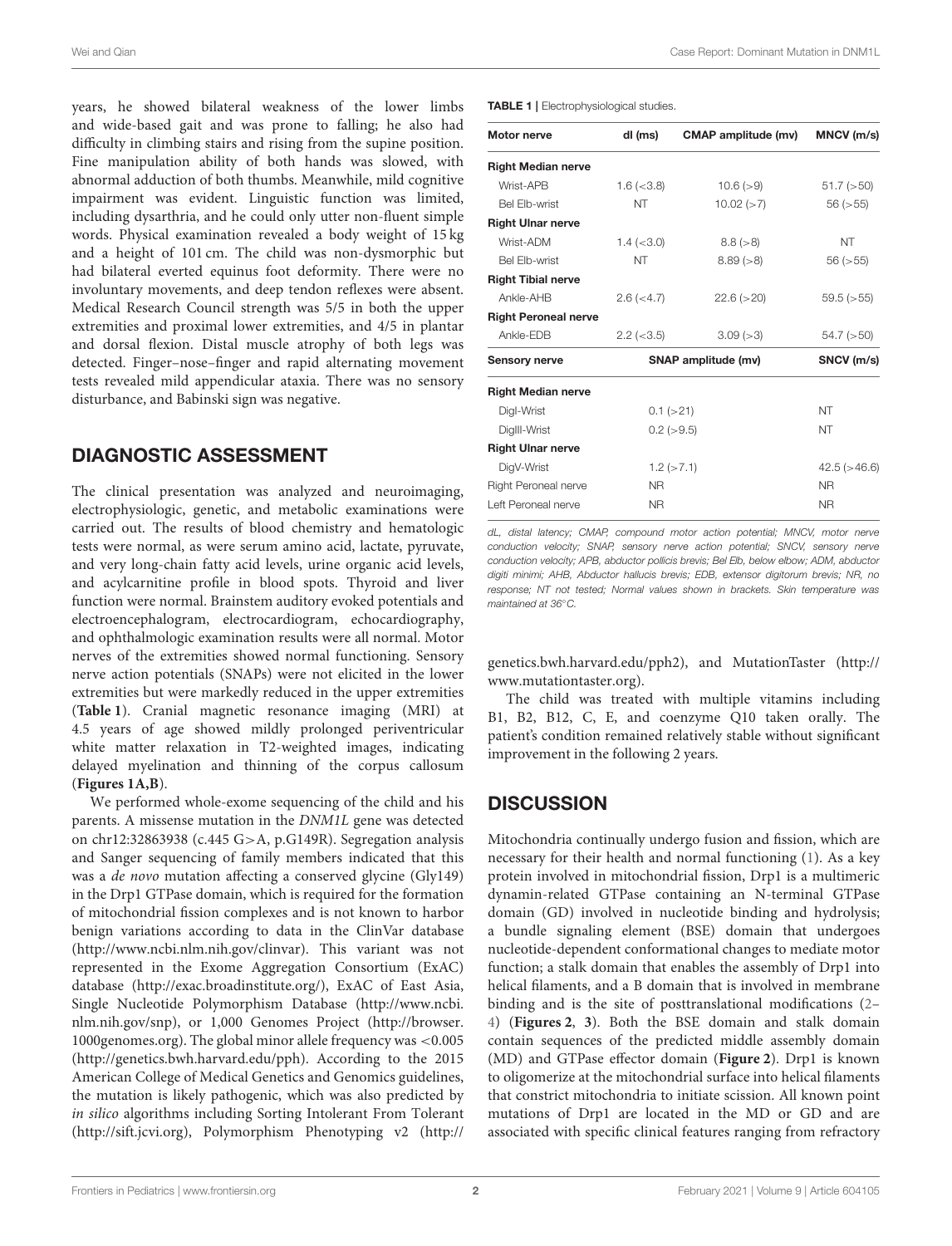

<span id="page-2-0"></span>FIGURE 1 | Brain magnetic resonance imaging (MRI) findings. (A) Bilateral symmetrical hyperintense lesions of periventricular white matter on T2-weighted images. (B) Thinning of the corpus callosum from sagittal view shown on axial T1-weighted images.



<span id="page-2-1"></span>seizures, severe encephalopathy, and even death shortly after birth to peripheral neuropathy, optic atrophy, and late-onset abnormal gait due to spasm, ataxia, or dystonia.

To date, 13 cases of heterozygous de novo missense mutations in the MD of Drp1 have been described, with early onset and poor prognosis [\(5–](#page-5-5)[14\)](#page-5-6) (**[Table 2](#page-4-0)**). The most frequently detected

mutation in the MD was c.1207C>T (p.R403C) (6/13), and the most common clinical features in these cases in order of frequency were as follows: GDD (12/13), refractory seizures and status epilepticus (8/13), hypotonia (3/13), respiratory distress (2/13), and peripheral neuropathy (1/13). Others included dystonia, hemiparesis, ptosis, involuntary movement, lactic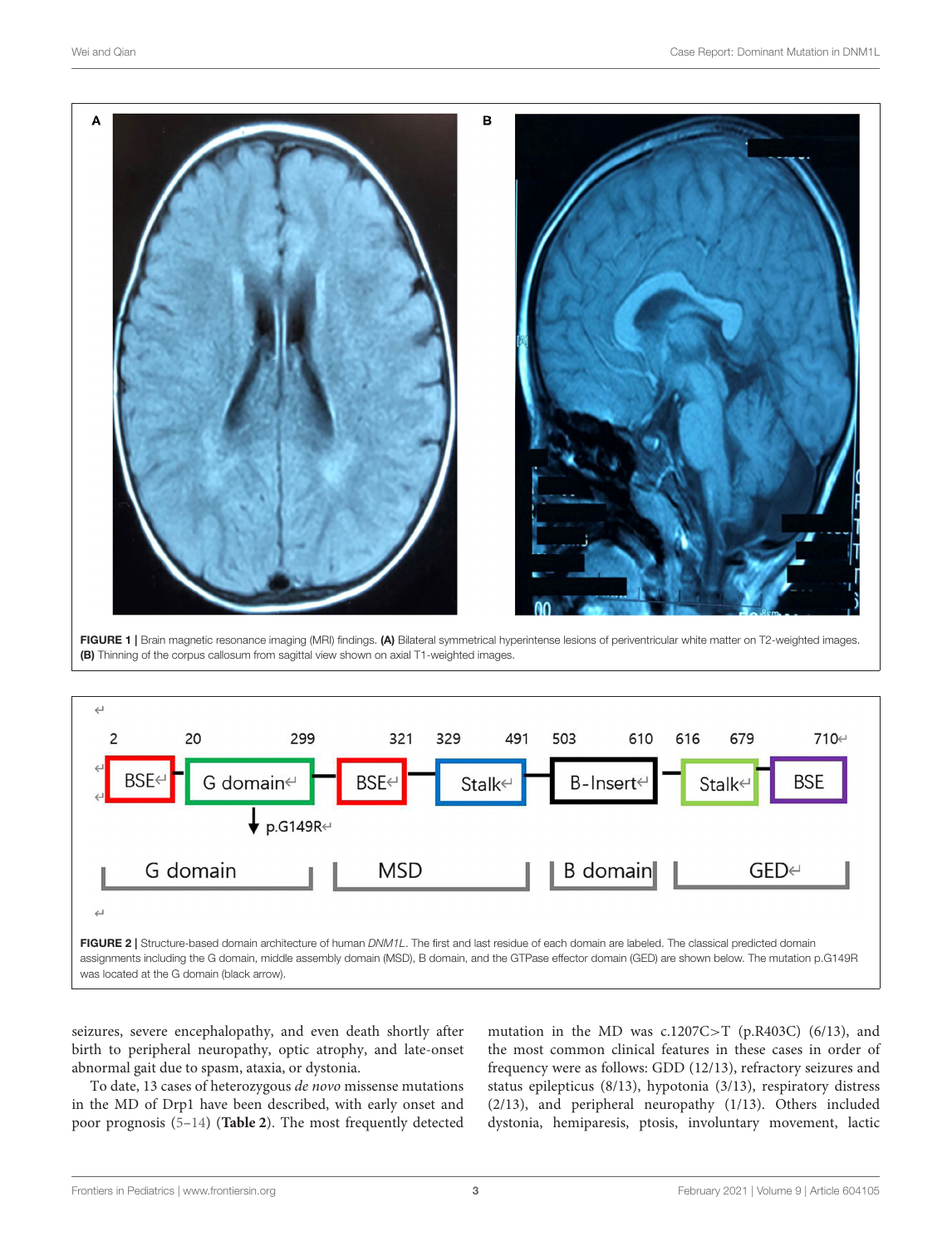

<span id="page-3-0"></span>acidosis, mild dysmorphic, and optic atrophy (a single case for each symptom). The most common imaging findings associated with MD mutation were diffuse cerebral atrophy, dysmyelination, and abnormal thalamus and brainstem signals.

Mutations in the GD have been reported in 20 cases [\(4,](#page-5-4) [15,](#page-5-7) [16\)](#page-5-8), most presenting with optic atrophy (16/20), GDD (2/20), ataxia (2/20), and peripheral neuropathy (2/20). All of the cases had a relatively stable course, except two patients who experienced respiratory failure and died soon after birth [\(4\)](#page-5-4). Cranial MRI was normal in 18 cases, whereas the other two showed subthalamic lesions or corpus callosum thinning. All reported mutations showed a dominant pattern of inheritance except in four cases of compound heterozygous GD mutations. Thus, GDD is associated with mutations in the MD domain as well as the GD domain of Drp1; seizures are common in cases with MD mutation; and optic neuropathy, ataxia, and peripheral neuropathy are linked to GD mutation.

The main clinical features of our patient were GDD, peripheral neuropathy dominated by sensory nerve lesions, and mild ataxia. Except for optic atrophy, his clinical presentation was similar to that observed in other cases of GD mutation. Although motor nerve conduction velocity was normal, the distal muscle atrophy and weakness suggested motor nerve impairment. SNAPs in the extremities were markedly reduced, indicating severe sensory neuropathy. We identified a de novo heterozygous mutation in the GD domain (c.445 G>A) that resulted in a p.G149R mutation in the protein. Gly149 is part of the conserved DxxG motif in the switch II region of Drp1 [\(3\)](#page-5-2) and participates in the binding of the  $\gamma$ -phosphate of GTP via the main chain. It is thus likely that the p.G149R mutation interferes with GTP binding or hydrolysis and, thus, the motor function of Drp1, resulting in a dominant-negative effect by nonfunctional heteromers formed by the mutated and wild-type Drp1 [\(3\)](#page-5-2).

Disorders of mitochondrial fusion and fission are a known cause of peripheral neuropathy. Charcot–Marie–Tooth disease 2A2 and hereditary motor and sensory neuropathy VI are caused by mutations in MFN2 encoding mitofusin 2, a GTPase that mediates the fusion of outer mitochondrial membranes [\(17\)](#page-5-9). A c.1084G>A missense mutation in the MD was recently described in a patient who presented with sensory and autonomic neuropathy, severe epileptic encephalopathy, and GDD [\(12\)](#page-5-10).

In this report, we described a case of DNM1L mutation and reviewed all known cases in the literature. Patients mostly presented with nonspecific symptoms, which made diagnosis challenging. Whole-exome sequencing may be useful for early diagnosis. Our data suggest that DNM1L variants should be considered in the differential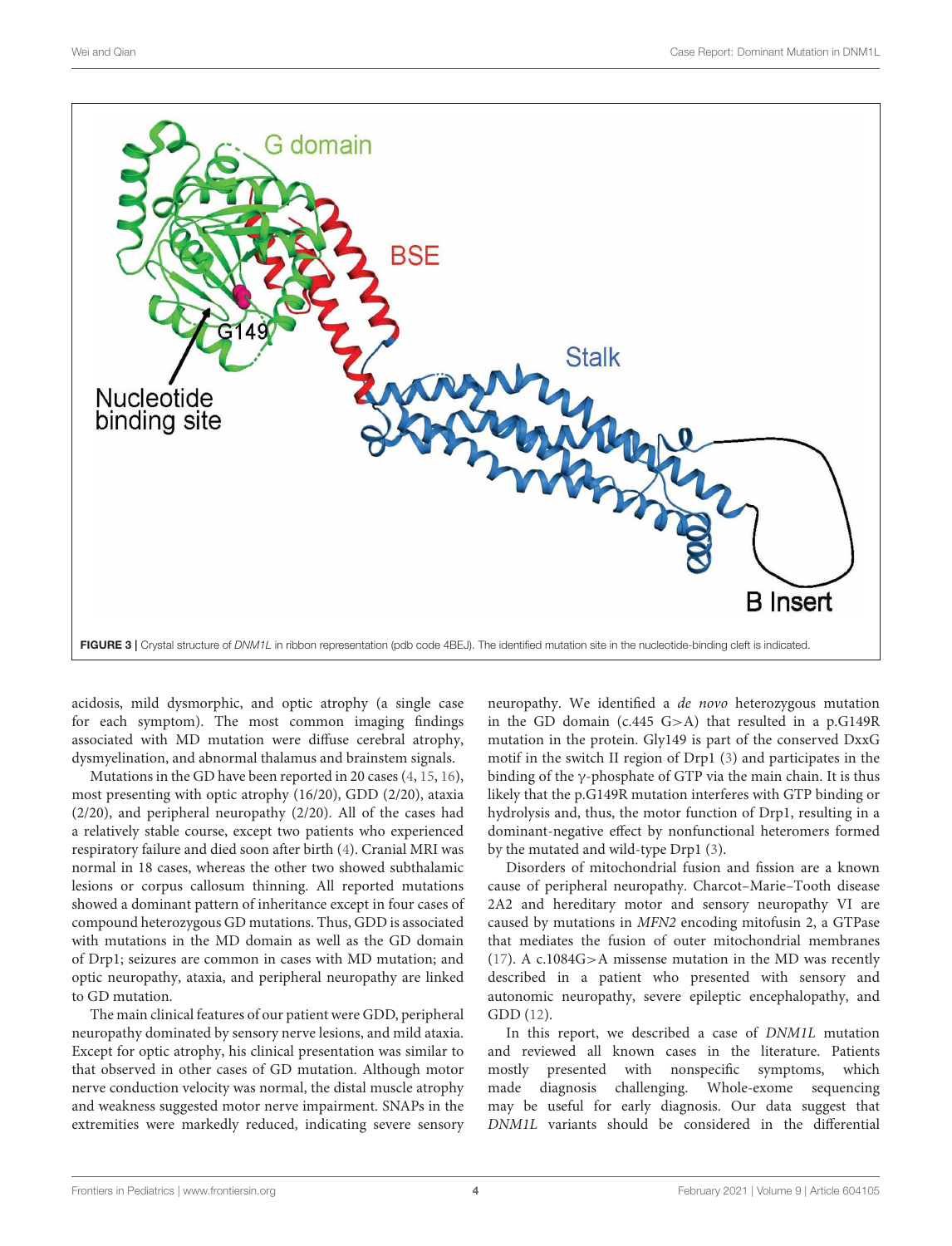<span id="page-4-0"></span>TABLE 2 | Genotype–phenotype imaging correlations among DNM1L mutations.

|                               | <b>Clinical features</b>                                                              | <b>MRI</b>                                                                   | <b>Num</b>     | Ref  |
|-------------------------------|---------------------------------------------------------------------------------------|------------------------------------------------------------------------------|----------------|------|
| Middle assembly domain        |                                                                                       |                                                                              |                |      |
| c.1207C>T (p.R403C)           | GDD, paroxysmal dystonia, RS, SE,<br>myoclonic epilepsy                               | T2 hyperintensities in thalami, right basal<br>ganglia, bilateral hippocampi | $\mathbf{1}$   | (5)  |
|                               |                                                                                       | Brain atrophy                                                                |                |      |
| c.1207C>T (p.R403C)           | RS, SE, encephalopathy                                                                | Brain atrophy                                                                | $\mathbf{1}$   | (6)  |
| c.1207C>T (p.R403C)           | RS, SE, encephalopathy, GDD                                                           | T2 hyperintensity in the thalami, putamen<br>and frontal lobe, DCA           | $\overline{2}$ | (7)  |
| c.1207C>T (p.R403C)           | GDD, RS, SE, hemiparesis                                                              | T2 hyperintensity in the thalamus,<br>dysmyelination                         | $\overline{2}$ | (8)  |
| c.1217T>C (p.L406S)           | Hypotonia, infantile spasms, Leigh<br>syndrome, GDD                                   | DCA, diffusion restrictions in the putamen<br>and midbrain                   | $\mathbf{1}$   | (9)  |
| c.1085G>A (p.G362S)           | RS, SE, GDD, bilateral ptosis, inverted feet                                          | Normal                                                                       | $\mathbf{1}$   | (10) |
| c.1084G>A (p.G362S)           | Respiratory distress, GDD, insensitivity to<br>pain, athetoid movements, hypotonia    | Dysmyelination                                                               | $\mathbf{1}$   | (11) |
| c.1084G>A (p.G362S)           | Peripheral neuropathy, epileptic<br>encephalopathy, GDD, growth hormone<br>deficiency | Not report                                                                   | $\mathbf{1}$   | (12) |
| c.1048G>A(p.G350R)            | RS, SE, GDD                                                                           | Dysmyelination, DCA, thinning of CC                                          | $\mathbf{1}$   | (13) |
| c.1135G>A (p.E379K)           | Persistent lactic acidosis, apnea, GDD                                                | microcephaly, absence of the CC, DCA,<br>enlarged ventricles                 | 1              | (13) |
| c.1184C>A (p.A395D)           | Mildly dysmorphic, hypotonia, absent<br>tendon reflexes, pale optic disc, GDD         | Abnormal gyral pattern in both frontal<br>lobes, dysmyelination              | 1              | (14) |
| <b>GTPase domain</b>          |                                                                                       |                                                                              |                |      |
| c.261 dup (p. W88Mfs*)        | Hypotonia, respiratory failure,                                                       | Normal                                                                       | $\overline{2}$ | (4)  |
| &c.385 386del (p.E129K*6)     | low birth weight, peripheral neuropathy                                               | in accordance with hypoxic-ischemic insult                                   |                |      |
| $c.5A > C$ (p.E2A)            | isolated optic atrophy                                                                | Normal                                                                       | 13             | (15) |
| $c.575C > A$ (p.A192E)        | isolated optic atrophy                                                                | Normal                                                                       | 3              | (15) |
| c.106A>G (p.S36G)             | GDD, strabismus, dysarthria,                                                          | T2 hyperintensities in                                                       | $\overline{2}$ | (16) |
| &c.346-347delGA (p.E116Kfs*6) | spastic-ataxic gait                                                                   | subthalamic nucleus                                                          |                |      |
|                               | GDD, everted equinus foot,                                                            | thinning of CC, dysmyelination                                               | 1              | Ours |
| c.445 G>A (p.G149R)           | peripheral neuropathy, ataxia                                                         |                                                                              |                |      |

GDD, global developmental delay; SE, status epilepticus; RS, refractory seizures; DCA, diffuse cerebral atrophy; CC, corpus callosum; Num, numbers of patients; Ref, reference.

diagnosis of hereditary peripheral neuropathy, especially in a background of GDD and ataxia. A limitation of our study is that we could not establish a direct causal link between the p.G149R mutation and altered mitochondrial dynamics; this could be investigated by expressing the Drp1 p.G149R variant in DNM1L knockout cells and analyzing the mitochondrial phenotype.

# DATA AVAILABILITY STATEMENT

The raw data supporting the conclusions of this article will be made available by the authors, without undue reservation.

# ETHICS STATEMENT

The studies involving human participants were reviewed and approved by Ethics Committee of Peking Union Medical

Hospital, Beijing, PR China. Written informed consent to participate in this study was provided by the participants' legal guardian/next of kin.

# AUTHOR CONTRIBUTIONS

YW made substantial contributions to conception and design, acquisition of data, analysis, and interpretation of data as well as in drafting the manuscript. MQ implied in the interpretation of data as well as gave critical revision of the manuscript. All authors contributed to the article and approved the submitted version.

## ACKNOWLEDGMENTS

Thanks to Dr. Daumke for providing the crystal structure of DNM1L.